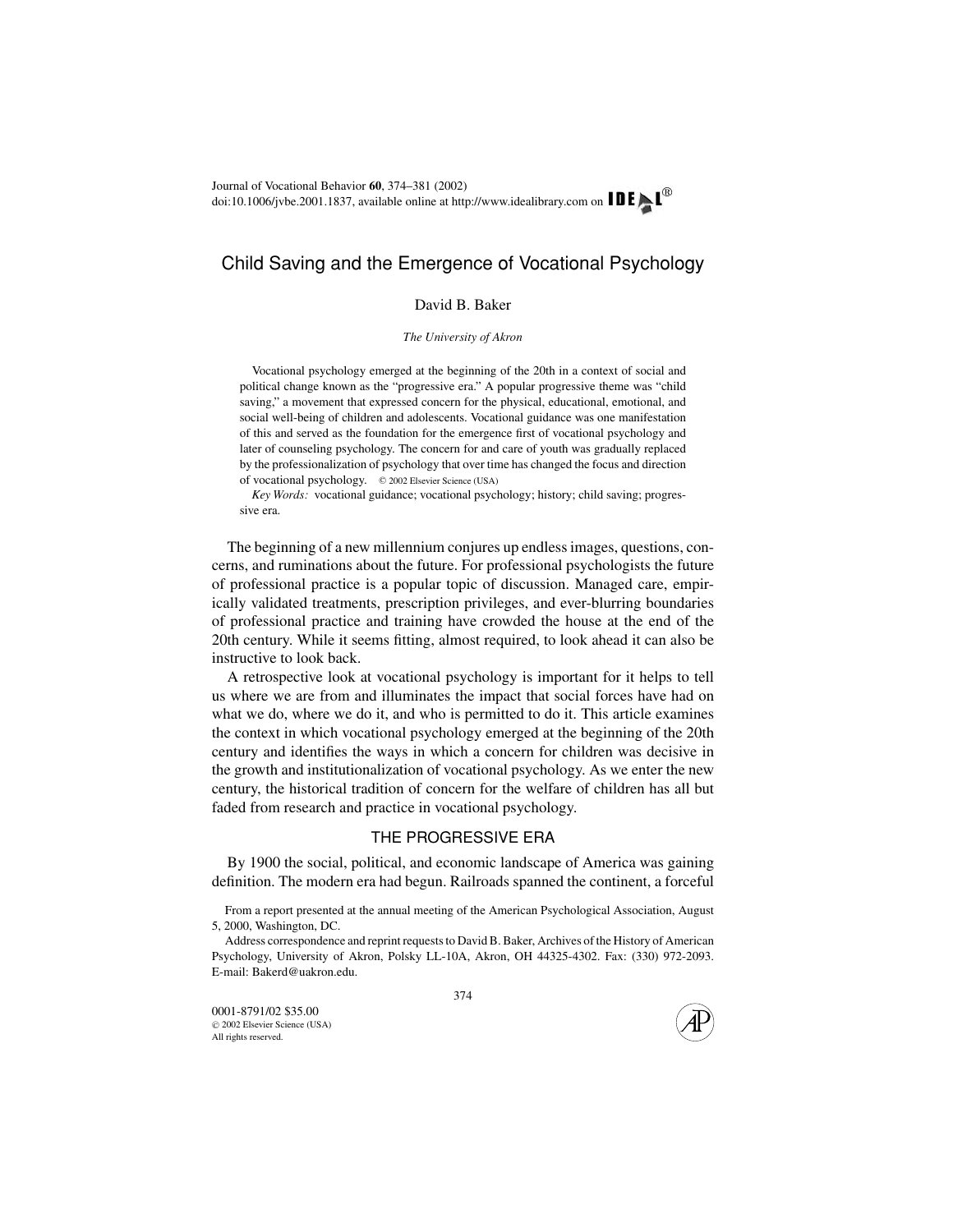indicator that the frontier had been settled. Oil and steel were the flesh and blood of the industrial body that gave the nation economic strength. The appetite of this industrial body was voracious, consuming vast quantities of raw goods and human labor. The urban centers of the industrial northeast and Midwest swelled with immigrants and rural citizens drawn to the prospect of new life given animation by unbridled opportunity and, for the unsuspecting, an equal measure of ruin. The industrial city was a polyglot of technology. Telephones, electricity, moving pictures, automobiles, radio, and airplanes promised that technology, the application of science to industry, could improve individual lives and the collective good. The new technology depended on precision and efficiency. The factory and the assembly line made possible mass production that allowed for the rapid conversion of raw materials into finished goods. Waste and inefficiency were obvious detriments to progress (Watts, 1994).

Efficiency had as its cousin perfection. Looking forward at the beginning of the 20th century, perfection seemed possible. Centuries of science showed a steady rise in the ability of people to solve the mysteries of the physical universe and, once solved, made to serve humanity. However, at the beginning of the 20th century the rewards of improved efficiency in industry were of benefit to a small, privileged minority. He (and it was almost always a he) who owned the tools, the factory, the railroad, and the bank also owned most of the money and political power.

The belief in and striving for perfection had as its adherents not only those who saw an advantage for themselves at the expense of others, but also those who would promote the benefits of science and technology for the greater common good. Collectively this became known as "the progressive movement." Those identified as progressives sought a better social order through the application of scientific principles and Christian charity. A central tenant of the Progressive Party was that the government has an obligation to see to it that the institutions of society respond to the needs and concerns of the individual (Mann, 1975). On the national scene, political progressives would lobby on behalf of such goals as women's suffrage, government regulation of industry, child labor laws, and educational reform and included such notables as Theodore Roosevelt and Woodrow Wilson.

## EFFICIENCY, PERFECTION, AND CHILD SAVING

Progressives, while politically and socially active, did not argue against the new science and social ideal of efficiency. In industry, progressive thought could be seen in the work of Frederick Taylor (Kanigel, 1997), whose theory of scientific management brought greater precision and productivity to manufacturing. Taylor advocated the scientific study of jobs in the belief that management could learn more efficient ways to train workers. Taylor saw improved efficiency as a benefit to all. The better trained worker was likely to be more productive, thus increasing the possibility of promotion and improved wages, greater profit for management, and a better product for the consumer (Taylor, 1911).

The social counterpart to industrial efficiency was a belief in the perfectibility of the individual and society. This was represented in a focus on youth as the hope